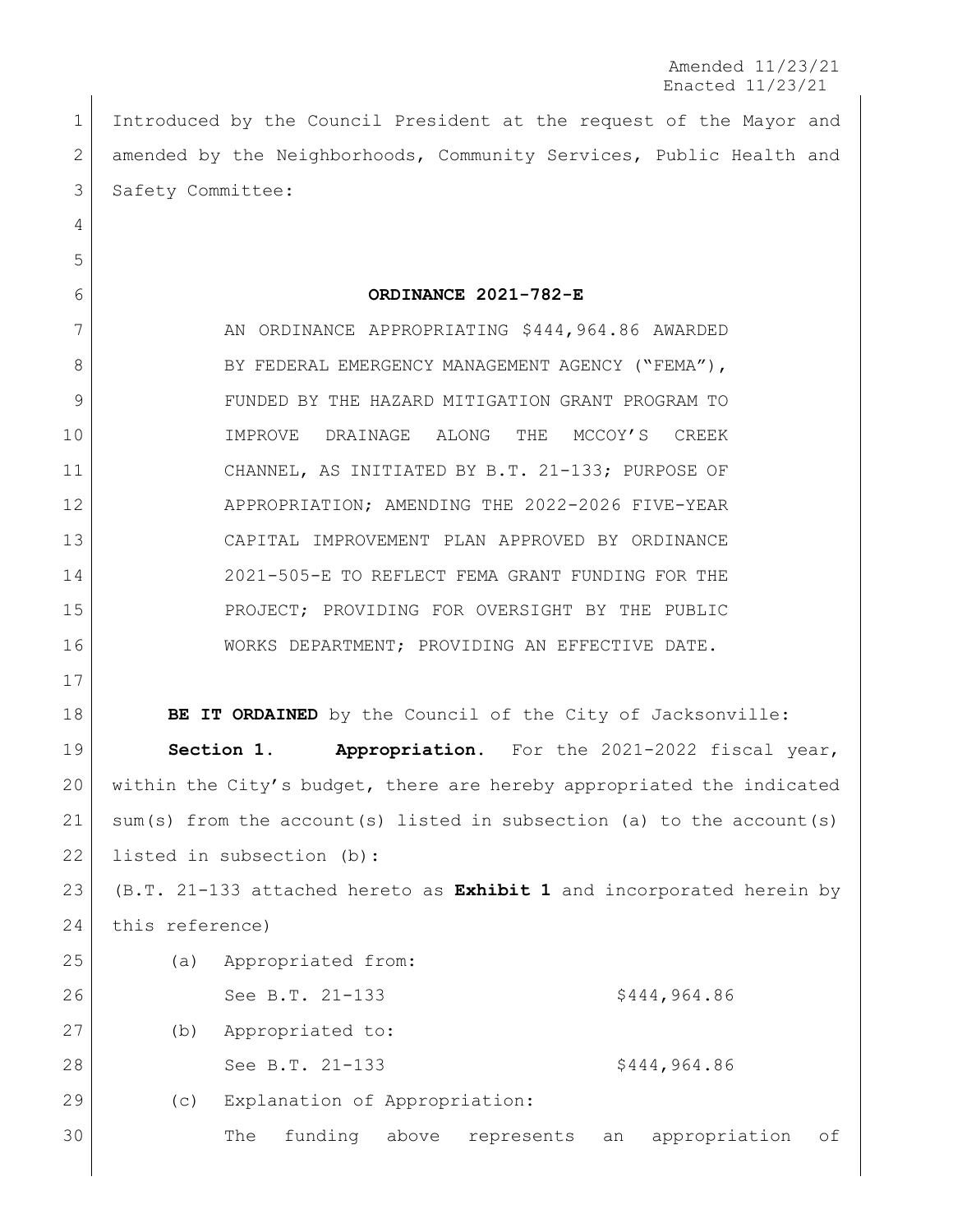1 <br>
<sup>5444,964.86</sup> in Public Works Department funding from the Federal Emergency Management Agency and funded through the Hazard Mitigation Grant Program. These funds will be used 4 to assist the Public Works Department with improvement of drainage along McCoy's Creek channel. The grant period commences January 22, 2021 to April 30, 2022.

 **Section 2. Purpose.** The purpose of the appropriation in Section 1 is to support the Public Works Department with improvement 9 of the drainage of McCoy's Creek channel, in addition to road and bridge flood protection. A copy of the Federally-Funded FEMA Hazard Mitigation Grant Program (Agreement Number: H0595, Project Number: 4337-507-R) providing the terms and conditions relative to receipt and expenditure of the grant funds has been placed **On File** with the Office of Legislative Services.

 **Section 3. Capital Improvement Plan Amendment.** Ordinance 2021-505-E, adopting the 2022-2026 Five-Year Capital Improvement Plan (the "CIP") for the City and certain of its independent agencies, is hereby amended to provide funding for the Project, as more fully described in the Project Information Sheet, attached hereto as **Revised Exhibit 2**, labeled as "Revised Exhibit 2, Rev CIP, November 15, 2021 - NCSPHS" and incorporated herein by this reference. The City Council finds that the deferral of this amendment of the CIP until the next annual budget and CIP review will be detrimental to the best interests of the community because such deferral will result in unnecessary delay of the Project and loss of grant funding for the Project. Pursuant to Section 122.605(c), *Ordinance Code*, enactment of this 27 Ordinance requires the affirmative vote of two-thirds of the City Council members present at the meeting because of the CIP amendment set forth in this section. This Ordinance shall constitute an amendment to Ordinance 2021-505-E. In all other respects, the Five-Year Capital Improvement Plan approved by Ordinance 2021-505-E shall